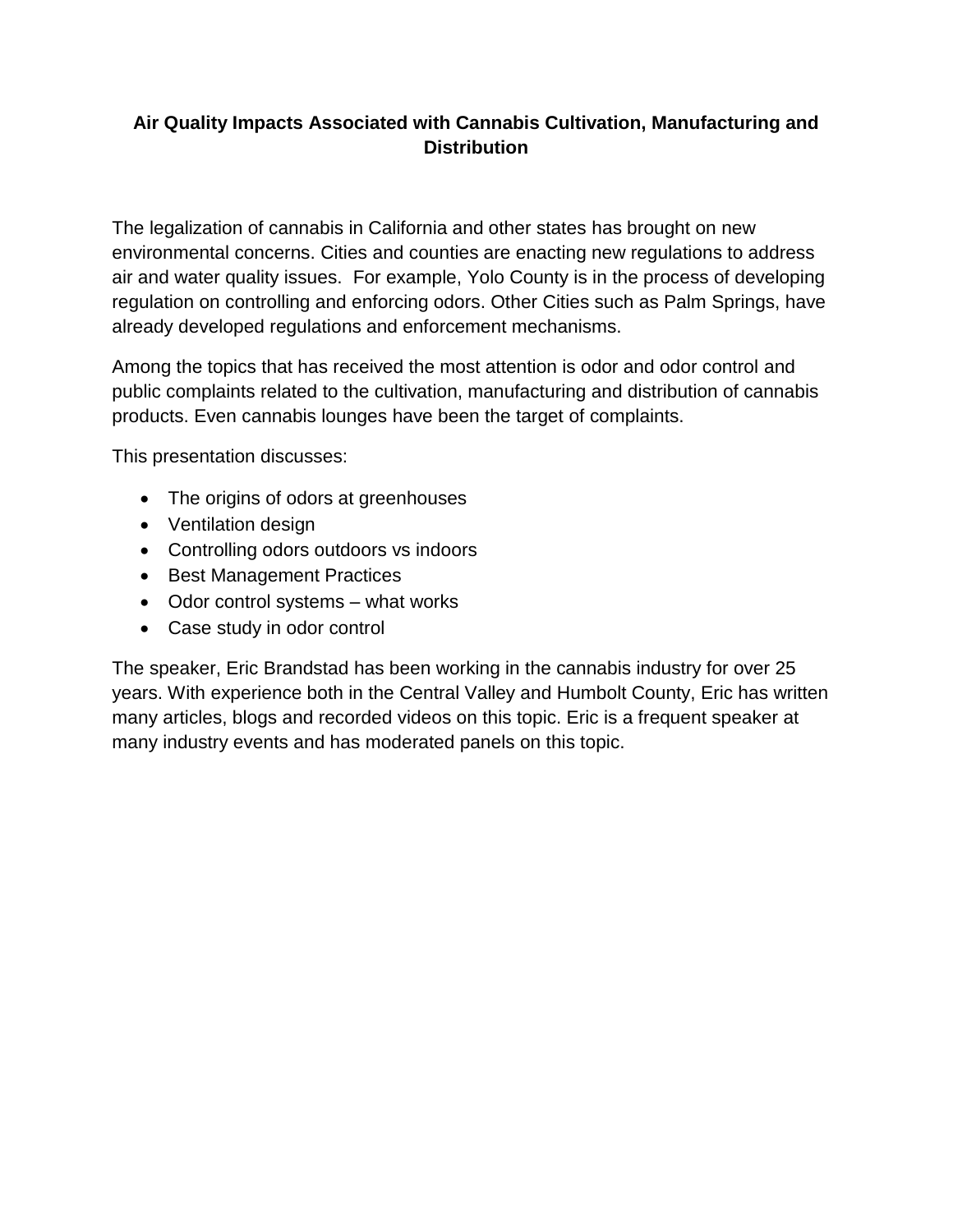Date: Tuesday, August 27, 2019

Agenda:

- 5:30 PM Arrival and Social
- $6:00 \text{ PM} \text{Dinner}^*$
- 6:30 PM Presentation
- $\cdot$  8:00 PM Adjourn

Location: Yolo Solano Air Quality Management District Offices 1947 Galileo Court, Suite 103, Davis, California.

Cost: Free. \*Pizza and drinks will be served.

## **RESERVATIONS:**

To attend, please email Pat Sullivan at [psullivan@scsengineers.com.](mailto:psullivan@scsengineers.com) Directions will be sent prior to the meeting to those who sign up.

## **CANCELLATION POLICY:**

If you are not able to attend, please cancel as soon as possible in order to assist us in planning for food and beverages at the meeting.

## **QUESTIONS?**

If you have questions about this event, contact Pat Sullivan by phone at (916) 804-8075, or by email at [psullivan@scsengineers.com.](mailto:psullivan@scsengineers.com) For more information about the Mother Lode Chapter of the Air & Waste Management Association, visit our website at [http://www.awma-mlc.org.](http://www.awma-mlc.org/)

### **WHO SHOULD ATTEND?**

This event is organized by the Mother Lode Chapter of the Air and Waste Management Association. This event may be attended by students and their professors, and interested members and their colleagues. We also welcome representatives of regulatory agencies, academia, industry, community and environmental groups, and the consulting community.